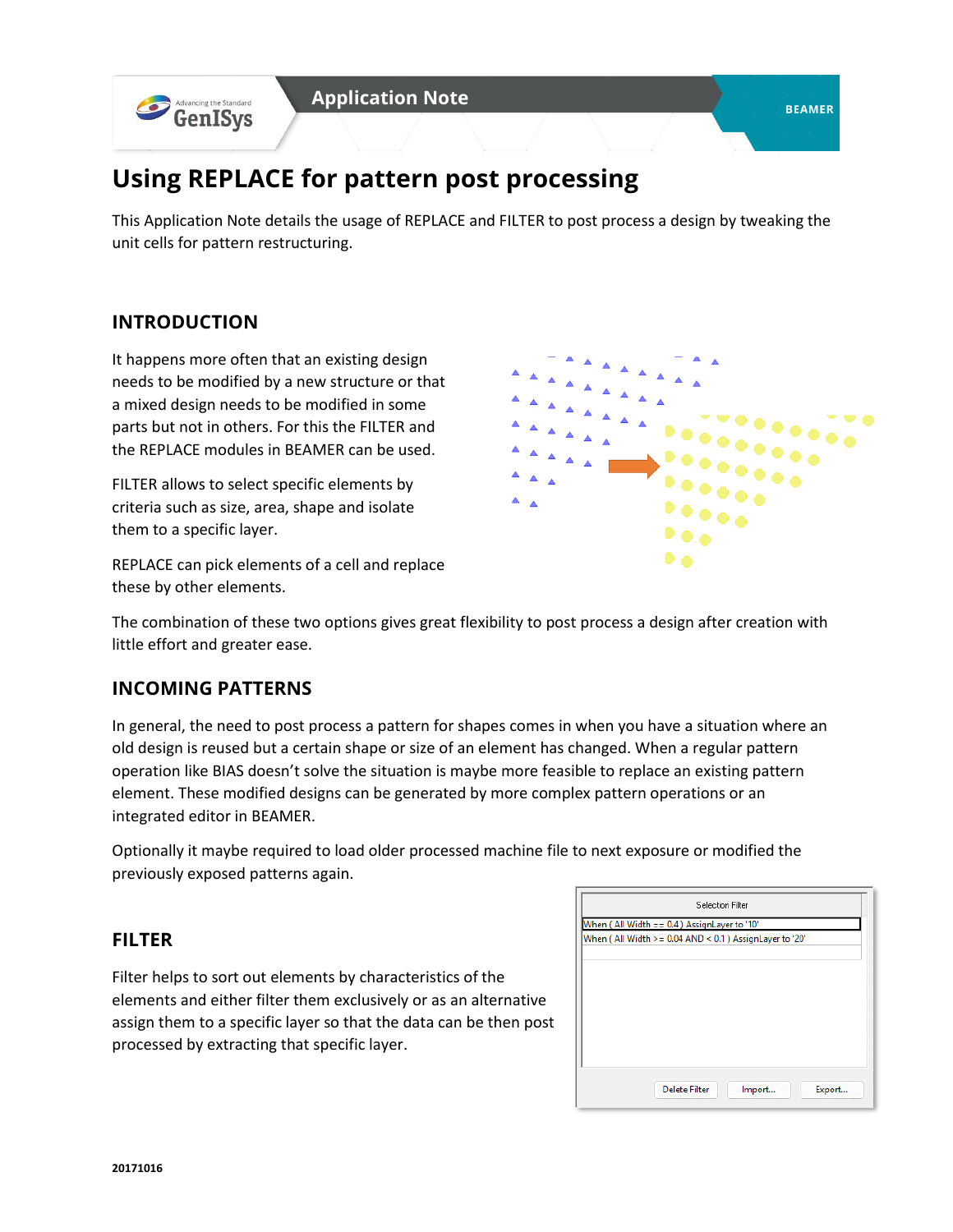#### *Filter width and assign*

In this setup there are two filters active where one goes for an exact size of a layout element of 0.4um

The second filter goes for elements that are between 40nm and 100nm in size.

The results are assigned to layer 10 and layer 20 correspondingly.

Note here that as the filters are setup one after the other, they are processed from top to bottom. It is possible to filter elements twice as the filter line is always working on the full incoming pattern.

For the working of other options like circle shape, rings, area and so forth please refer to the manual of BEAMER in the FILTER module or press HELP in the FILTER dialog.

#### **REPLACE**

The REPLACE has two ports for accepting patterns. The left one is operational all by itself accepting the incoming pattern and performing a specific operation from replacing a certain layer element by a placeholder or compacting data if possible.

It can even potentially be used in this fashion to anonymize layouts by replacing every element with a rectangle.

When the second port is used it can basically replace the identified cell by the parameters with the layout that is coming in via the second port.

In our case here we replace the elements on layer 20 with the

incoming patterns attached to the second port. Here you can also work with loops where you exchange the layout to be processed layer by layer and the patterns to be placed as coupled loop variables.

| <b>Replacement Parameter</b> |                                       |  |
|------------------------------|---------------------------------------|--|
| Replacement                  | Label/Comment Quick Access            |  |
| Replacement Type             |                                       |  |
|                              | Geometry of Layers Replaced by Layout |  |
| <b>Replacement Settings</b>  |                                       |  |
| Layer(s):                    | 20                                    |  |
|                              |                                       |  |
|                              |                                       |  |
|                              |                                       |  |
|                              |                                       |  |